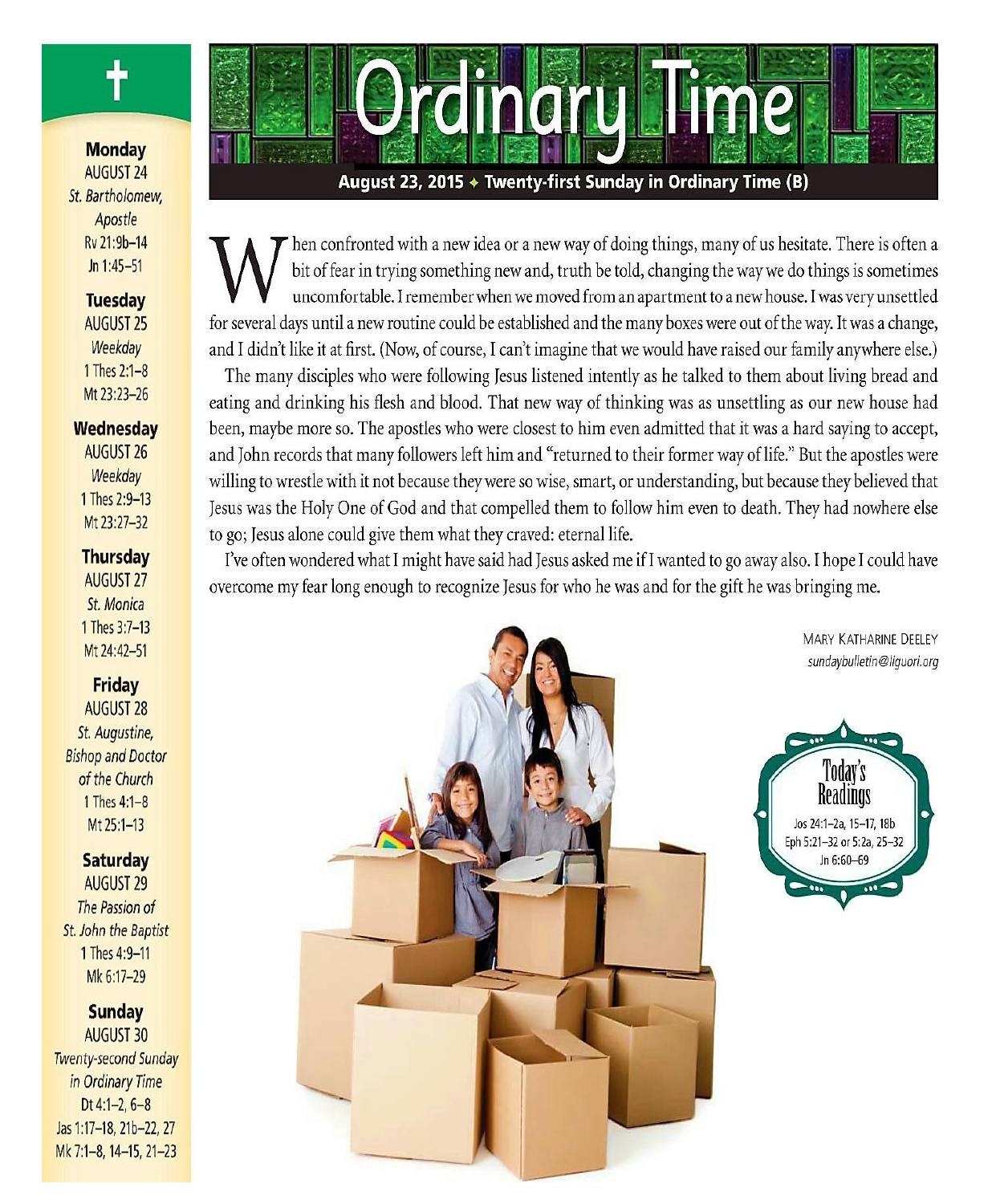

*21 st* **Sunday In Ordinary Time**

 *August 23, 2015* 



# *St. Ann Catholic Church & Our Lady of Chartres Mission Pastor: Reverend Khoa P. Vo*

*Office: 228-832-2560, Fax: 228-832-3140 Hours: Monday-Friday 9am-4pm.*  **Web: www.stannparishlizana.org --- Email: [stanncatholic@bellsouth.net](mailto:stanncatholic@bellsouth.net)**



EUCHARISTIC ADORATION Every Friday Adoration from 8:30 a.m. to 9:30 a.m SACRAMENT OF RECONCILIATION Both Before Mass and by Appointment. *Mass Schedule for this Week*  Our Lady of Chartres Mass Schedule Sun 7:30 am Our Parish Family St. Ann Mass Schedule & Intentions Sat 5:00 pm +Norine Moran Sun 9:00am Our Parish Family

Mon 8:00 am +Fr Pete Tues 8:00 am +Fr Pete Wed 6:00 pm +Albert Acosta Thu 8:00 am +Fr Pete Fri 8:00 am+Barbara Hunter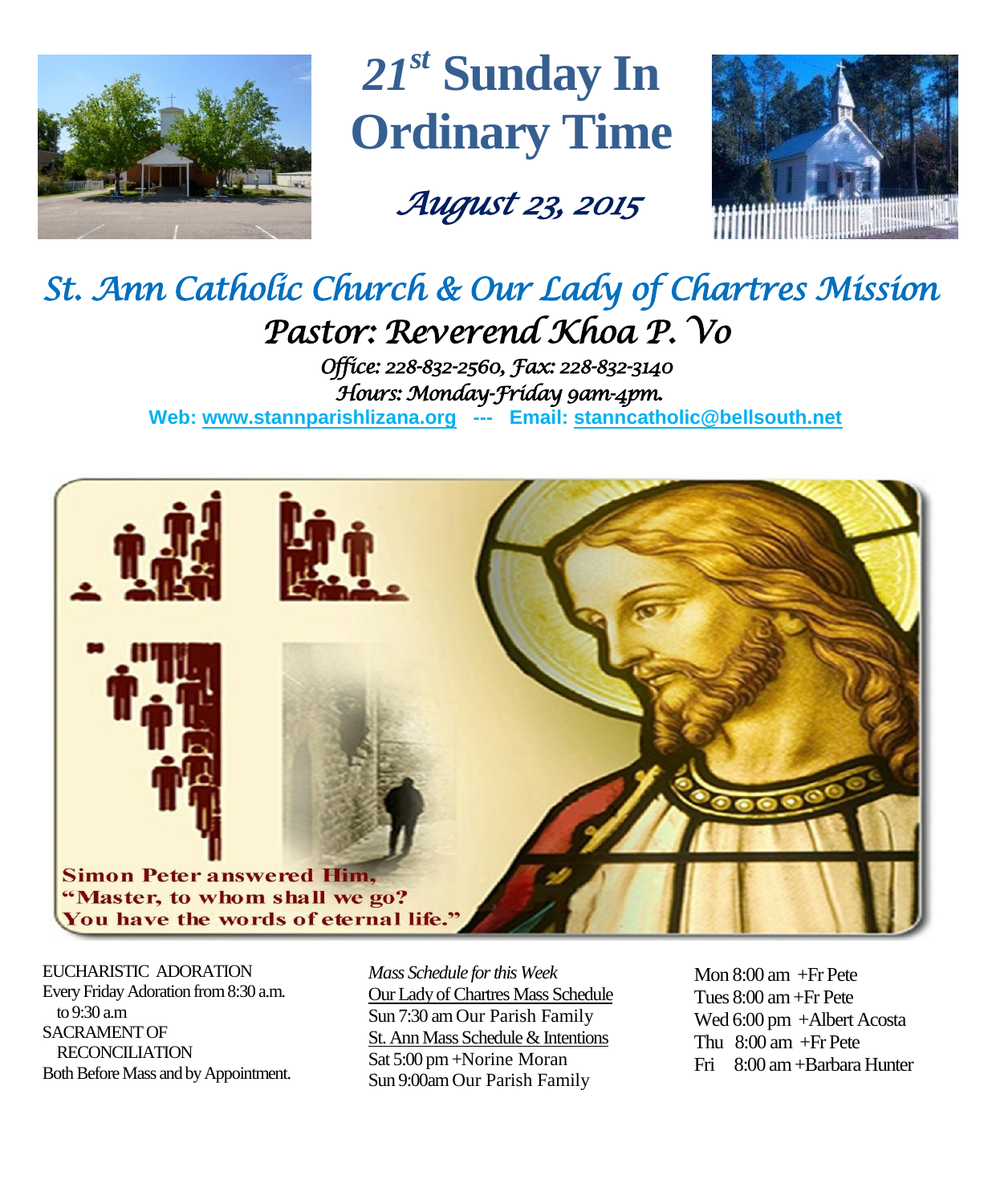# *From Father Khoa's Desk...*

# *Dear Parishioners and Friends,*

This Sunday readings invites us for choice, and for the commitment to bring that choice to full fruition.

Joshua places a choice before his people and declares himself that "Me and my House will serve the Lord." Remembering the wonders the Lord worked for them, the people reply, "We too will serve the Lord, for he is our God." This choice of Israel is the consequence of their covenant to Yahweh. The people's choice is reiterated in the disciples' decision to follow Jesus rather than forsake Him. Today's Gospel passage is the last segment of the 'bread discourse' in St. John's Gospel (ch.6). Jesus' straight talk is difficult to digest and created chaos. Many disciples left Jesus and never followed Him again. At that moment Jesus puts question to Apostles: "Do you want to go away too?" Here we need to remember the profession of faith made by St. Peter. "Lord, who shall we go to? You have the message of eternal life, and we believe; we know that you are the Holy one of God!"

Friends, yet at times, making a decision is difficult. Especially when it involves lifelong devotion. The marriage pledge between husband and wife, and the religious promises of priests and nuns need deep discernment and openness to God's Spirit. "The words I have spoken to you are spirit and they are life," says Jesus. Yes, Let's always opt for Spirit and for Life. This is what God wants us to choose. And with Peter, let's whisper, "Lord, who shall we go to? You have the message of eternal life."

*Have a great week! May God bless all of us!*  **...Fr. Khoa**

*Bible Study:* We studying *the mass***.** Please join us. Classes are on **Wed 6:30-8 pm, and on Thur from 9-10:30am at the office**. For more information, please contact **Ruth Schonewitz and Henrietta Ladner.**

**CCD:** CCD will start in September. We need three more teachers to teach CCD this coming year. Please contact Robert Lizana the DRE. Thank you.

**Catholic Students** of our parish to receive subsidy are: V. Jeanfreau, S. Thomas,  $K + C$ . + C. Leverette, J. + J. Estrada, E. Enroth, T. Enroth, A. Scarengoas, and N. Quintini. Please contact me this week if your children or grandchildren are not on the list.

## **ST. ANN ACTIVITIES.**

*Church Cleaning:* Thank you Lester and Keisha Palmer who cleaned the church on Aug 16 and 23. Julie and Keisha will clean the church on Aug 29 and Sept 6. Please call Ellen West at 341-0279 to sign up.

**OL Chartres:** Thank you Dianne for cleaning OL of Chartres.

**ST. ANN STEWARDSHIP:\*\* 75**Identifiable: **\$1,804.00;** Loose: **\$1,592.00;**  Total**: \$3,396.00;** Children: **\$23.00** Building Fund: **\$132.60;** Extension Society**: \$45.00;**  Assumption: **\$20.00 OL OF CHARTRES STEWARDSHIP:**

Identifiable: **\$130.00**; Loose: **\$143.00;** Total**: \$273.00**. Building Fund: **\$10.00 \*\*Amount needed weekly \$2,908.84. Thank you for your generosity.**

**Lizana Light: Doris Snowden and Dianne Northrrop** will serve the Lizana Light. For more information, please contact Doris or Diane. Thank you.